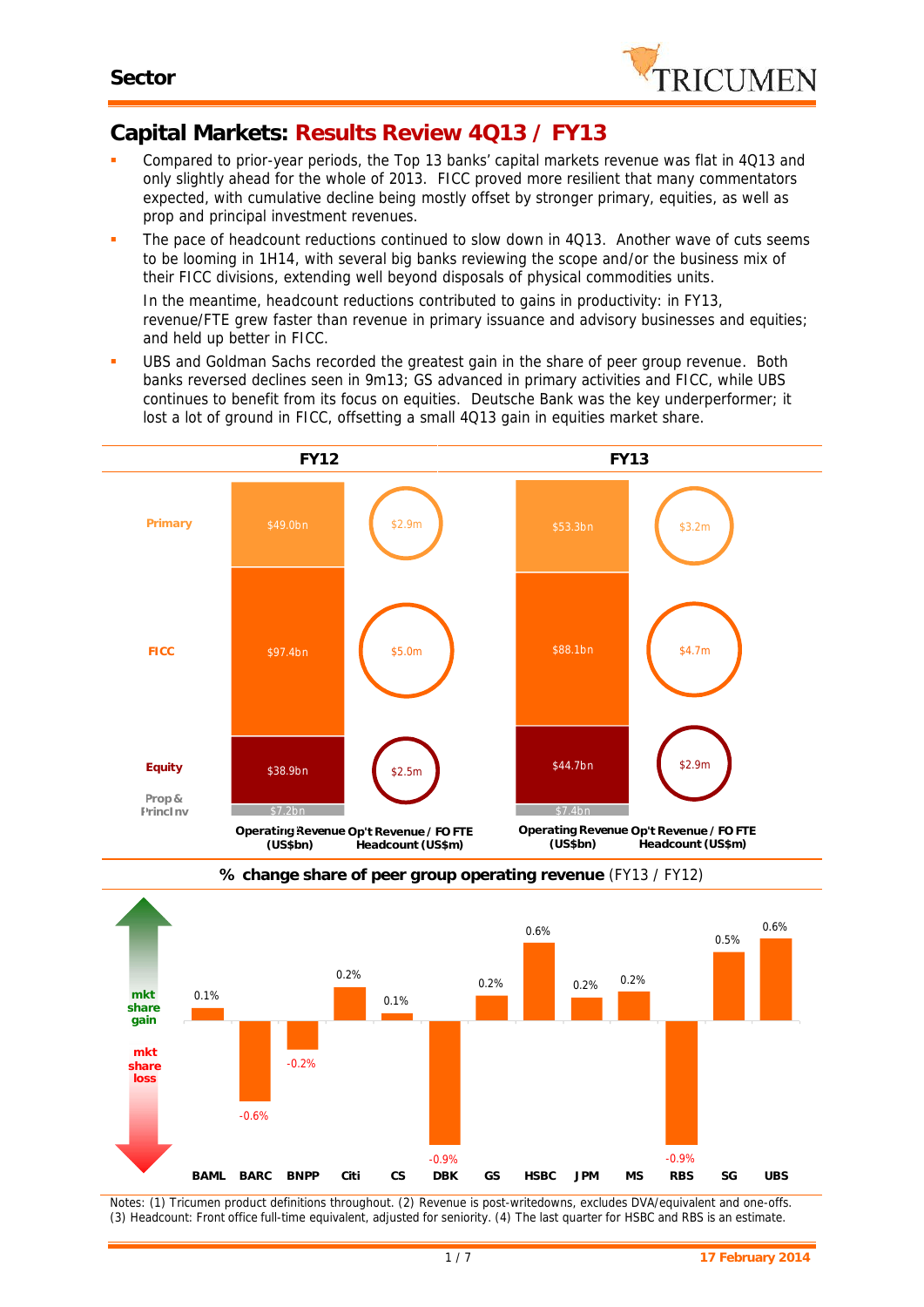

### **Primary issuance & Advisory**

- DCM bond issuance fees declined relative to 4Q12, but there was a notable slowdown in the margin erosion seen in 3Q13 as high yield held up better than investment grade. The combined FY13 bond fee earnings of banks in this report were 14% ahead of FY12. Loan issuance volumes were in line with 3Q13 across the main products, but leveraged loan fees slipped.
- Securitisation: US ABS 4Q13 revenue grew from 3Q13, pushing the FY13 growth to 30%. In MBS origination, a solid 4Q13 helped 2013 ending in-line with 2012. MBS trading picked up from the lacklustre 3Q13, too, but not enough to offset a significant drop seen earlier in the year.
- **ECM** put in stellar performance: 'our' Top 13 banks surged their FY13 and 4Q13 fees by 44% and 69%, respectively; profit margin jumped, too, driven in particular by IPOs. In 2013, EMEA and Japan saw the highest increase in fees and volumes, but margins grew the most in Americas.
- M&A volumes and fee dynamics in FY13 were broadly aligned in EMEA and Americas, but in APAC, the leaders' fees declined despite an increase in reported volumes. FY13 and 4Q13 were flat versus a prior-year periods.





#### **% change share of peer group operating revenue** (FY13 / FY12)

*Notes: (1) Tricumen product definitions throughout. (2) Revenue is post-writedowns, excludes DVA/equivalent and one-offs.* (3) Headcount: Front office full-time equivalent, adjusted for seniority. (4) The last quarter for HSBC and RBS is an estimate.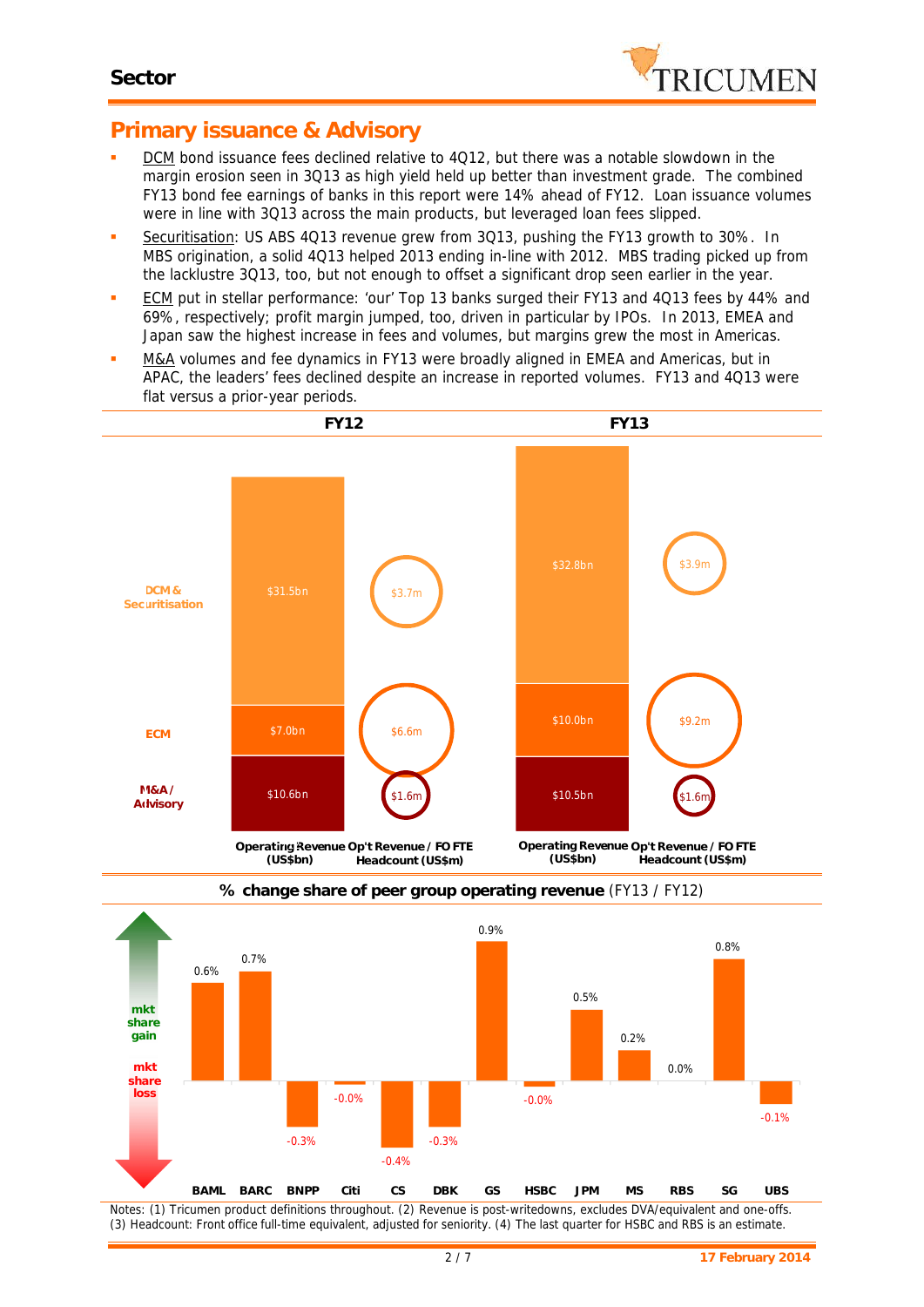### **Sector**



### **FICC**

- In FX, the G10 markets remained soft due to tight margins. Emerging markets revenue declined, though not as much as some predicted. LatAm revenue growth tailed off in late 2013, but APAC proved more resilient (FY13 grew 19% y/y), and CEEMEA 4Q13 revenue advanced from 3Q13.
- The implementation of SEF rules for rates derivatives (see our Sept-13 Special Note) continued to channel volumes through electronic (i.e. lower margin) platforms. A combination of ECB actions and low rates continued to blight the short end; but exotic and LatAm rates grew versus 4Q13.
- The high yield credit continued to outperform in 4Q13. CDS trading also grew; though with SEFs rules hitting CDS in Feb-14, we see striking the balance between CDS and bond marketmaking as *the* challenge for 2014. The CLO market jumped 50% versus FY12, a step to pre-2008 normality; European investors - unlike their US counterparts – so far do not seem troubled by 'Volcker Rule'.
- 2013 was another patchy year for commodities: for example, APAC slowed down in 4Q13, while US metals saw moderate growth. The rationalisation of commodities platforms is accelerating (as detailed in the Company section); the 'grandfathering' rules in the USA *may* allow Goldman Sachs 3.5 3.5 and Morgan Stanley to retain a significant physical capacity.







*Notes: (1) Tricumen product definitions throughout. (2) Revenue is post-writedowns, excludes DVA/equivalent and one-offs.* (3) Headcount: Front office full-time equivalent, adjusted for seniority. (4) The last quarter for HSBC and RBS is an estimate.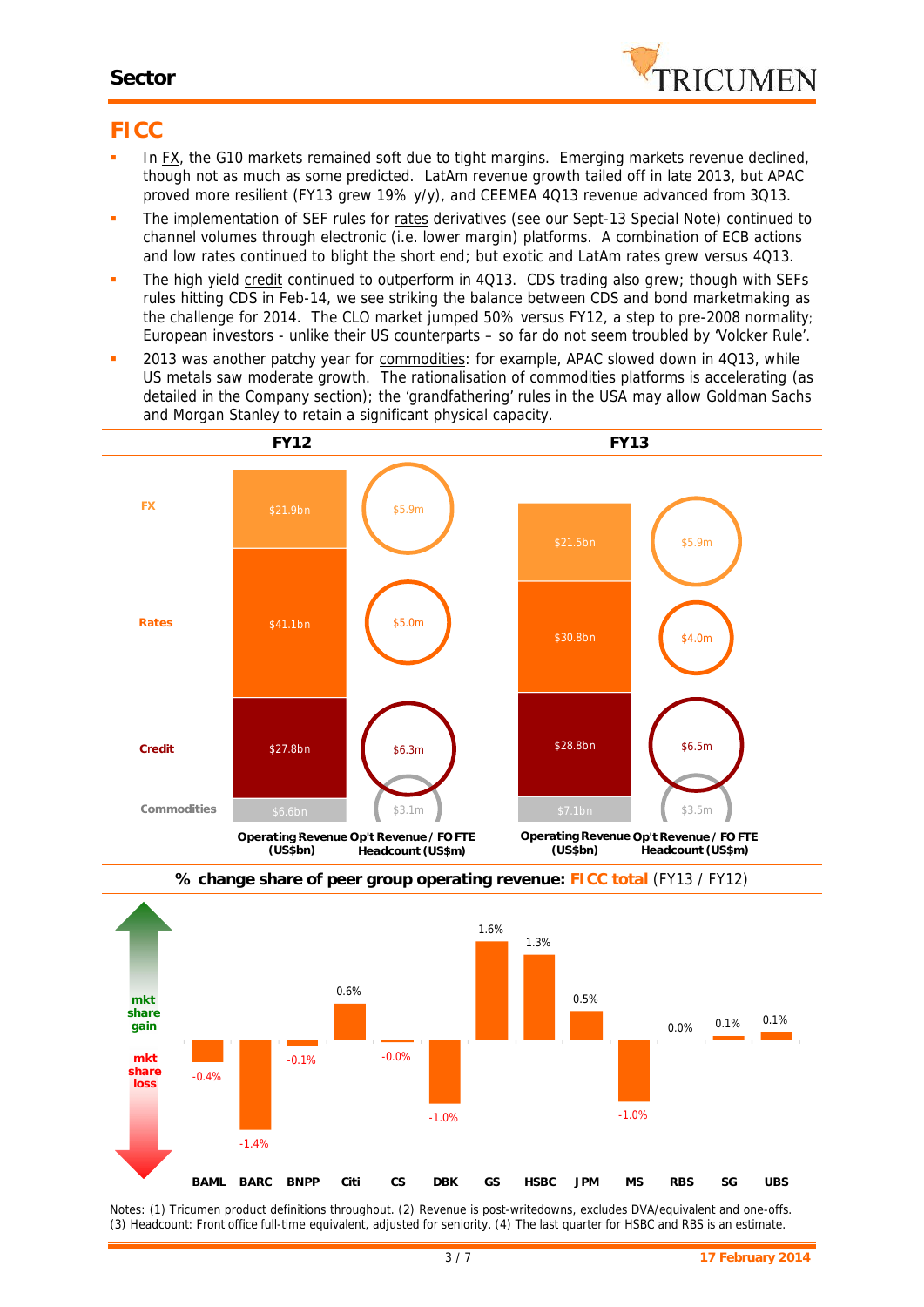

### **Equities**

- High touch cash equities revenue grew moderately in 4Q13, mostly due to Europe; electronic business was more buoyant, with strong sequential growth. In 2013, Japan outperformed overall, with volumes peaking in 2Q13, but APAC ex-Japan also surged 40% versus FY12.
- Equity derivatives index options trading in 4Q13 grew relative to 4Q12 in both EMEA and AMER in contrast to the single stock business. Structured products boomed in 4Q13 in the US, with volumes c.70% ahead year-on-year; business was stronger in other regions too, but with notable variations between individual product segments and countries.

The importance of a balanced equity derivatives business - where client diversity reduces the need for hedging - continues to increase. We expect that structured equities producers without such diversity will continue to struggle with increasing hedging costs in 1H14.

 Prime services revenues were mixed: some banks were better able to take advantage of increased client balances and financing needs. The leaders edged ahead in 4Q13.





**% change share of peer group operating revenue** (FY13 / FY12)

*Notes: (1) Tricumen product definitions throughout. (2) Revenue is post-writedowns, excludes DVA/equivalent and one-offs.* (3) Headcount: Front office full-time equivalent, adjusted for seniority, (4) The last quarter for HSBC and RBS is an estimate.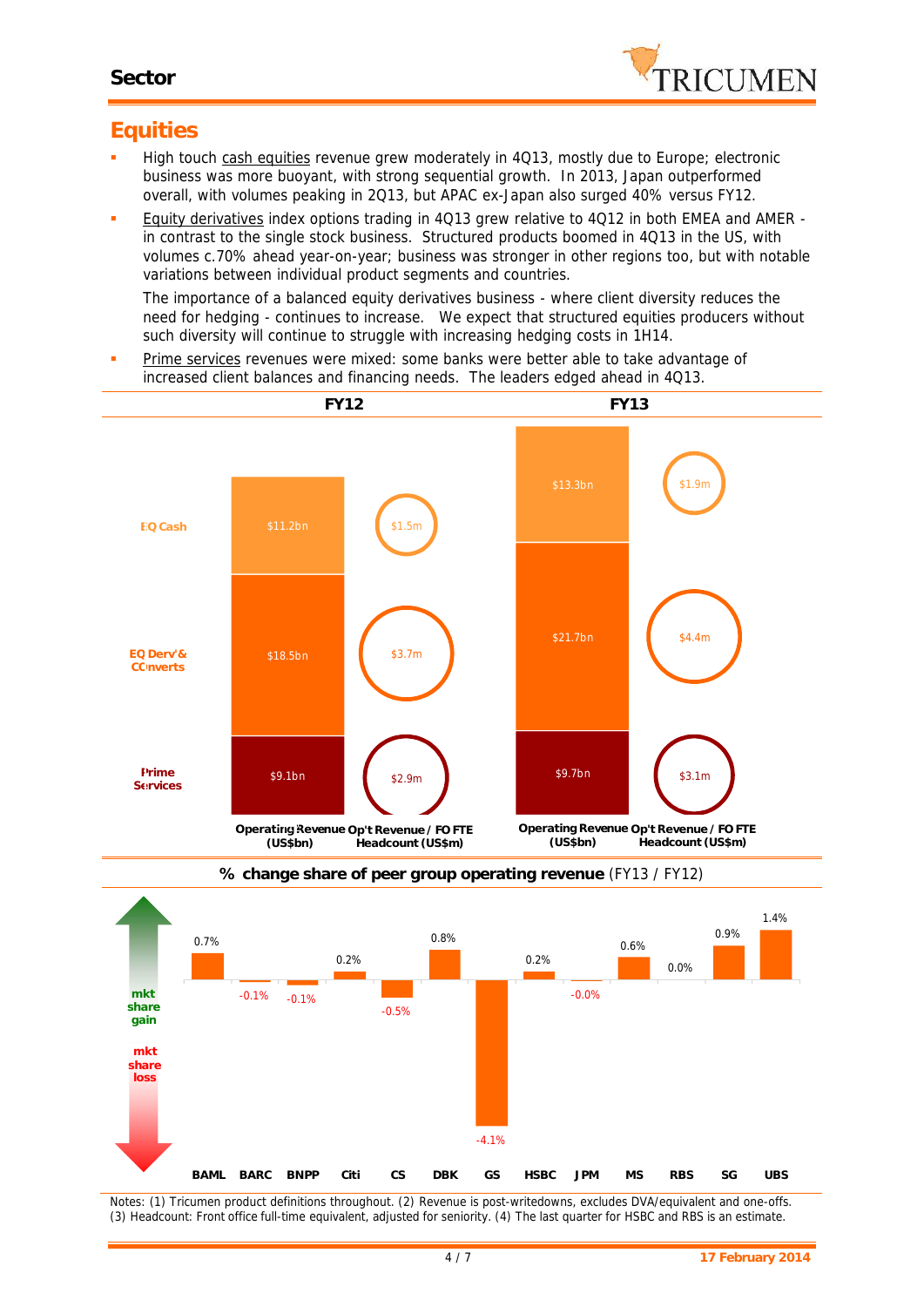#### **Rankings**

| FY13 (Operating revenue, US\$, Global Level 1) |                |                |                |                |              |            |                |              |                |                |                |    |            |
|------------------------------------------------|----------------|----------------|----------------|----------------|--------------|------------|----------------|--------------|----------------|----------------|----------------|----|------------|
|                                                | <b>BAML</b>    | <b>BARC</b>    | <b>BNPP</b>    | Citi           | <b>CS</b>    | <b>DBK</b> | GS             | <b>HSBC</b>  | <b>JPM</b>     | <b>MS</b>      | <b>RBS</b>     | SG | <b>UBS</b> |
| Capital Markets: Total                         | 3              |                |                |                |              |            | 1              |              | $\overline{2}$ |                |                |    |            |
| Primary                                        | 3              |                |                |                |              |            | $\overline{2}$ |              | 1              |                |                |    |            |
| <b>DCM Bonds</b>                               |                |                |                |                |              | 1          | $\overline{2}$ |              | 3              |                |                |    |            |
| DCM Loans                                      | 3              |                | $\overline{2}$ |                |              |            |                |              | 1              |                |                |    |            |
| Securitisation                                 |                |                |                |                | $\mathbf{1}$ |            |                |              | 3              |                | $\overline{2}$ |    |            |
| ECM                                            | $\mathbf{3}$   |                |                |                |              |            | 1              |              | $\overline{2}$ |                |                |    |            |
| M&A / Advisory                                 |                |                |                |                |              |            | $\mathbf{1}$   |              | $\overline{2}$ | 3              |                |    |            |
| Secondary                                      |                |                |                | 3              |              |            | $\overline{2}$ |              | $\mathbf{1}$   |                |                |    |            |
| <b>FX</b>                                      |                |                |                | $\overline{2}$ |              |            |                | $\mathbf{1}$ | 3              |                |                |    |            |
| Rates                                          | 3              |                |                | $\overline{2}$ |              |            |                |              | 1              |                |                |    |            |
| Credit                                         |                |                |                | 1              |              |            | $\overline{2}$ |              | 3              |                |                |    |            |
| Commodities                                    |                |                |                |                |              |            | 1              |              | 3              | $\overline{2}$ |                |    |            |
| EQ Cash                                        | $\overline{3}$ |                |                |                |              |            | $\mathbf{1}$   |              |                | $\overline{2}$ |                |    |            |
| EQ Derv & Converts                             |                | $\overline{2}$ |                |                |              |            |                |              | $\mathbf{1}$   |                |                | 3  |            |
| Prime Services                                 |                |                |                |                |              |            | 3              |              |                | $\mathbf{1}$   |                |    | 2          |
| Prop Trading                                   |                |                | $\overline{2}$ |                |              |            | $\mathbf{1}$   |              | 3              |                |                |    |            |
| Principal Investments                          |                |                |                |                |              |            | $\mathbf{1}$   | 3            |                | $\overline{2}$ |                |    |            |

*Source: Tricumen. Notes: (1) Tricumen product definitions throughout. (2) Revenue is post-writedowns, excludes DVA/equivalent and one-offs, as described in the Company Section. (4) The last quarter for HSBC and RBS is an estimate.*

|                                    | <b>BAML</b> | <b>BARC</b> | <b>BNPP</b> | Citi | <b>CS</b> | <b>DBK</b> | GS            | <b>HSBC</b> | <b>JPM</b>    | <b>MS</b> | <b>RBS</b> | SG  | <b>UBS</b> | Top 25% | Bottom 25% |
|------------------------------------|-------------|-------------|-------------|------|-----------|------------|---------------|-------------|---------------|-----------|------------|-----|------------|---------|------------|
| ⇩<br><b>Capital Markets: Total</b> |             | ⇩           | ⇩           | ⇨    | ⇩         | ⇩          | $\Rightarrow$ | ⇧           | ⇨             | ⇨         | ⇩          | ⇧   | ⇧          | $+3%$   | $-4%$      |
| Primary                            | ⇨           | ⇧           | ⇩           | ⇨    | ⇩         | ⇩          | ⇧             | ⇩           | $\Rightarrow$ | ⇨         | ⇩          | ⇧   | ⇩          | $+15%$  | $+5%$      |
| <b>DCM Bonds</b>                   | ⇨           | ⇩           | ⇨           | ⇩    | ⇨         | 合          | ⇨             | ⇧           | ⇩             | ⇩         | ⇩          | ⇧   | ⇩          | $+19%$  | $+1%$      |
| DCM Loans                          | ⇨           | ⇩           | ⇩           | ⇩    | ⇑         | ⇩          | ⇨             | ⇧           | ⇨             | ⇧         | ⇩          | ⇨   | ⇩          | $+25%$  | $-5%$      |
| Securitisation                     | ⇧           | ⇑           | ⇩           | ⇨    | ⇩         | ⇩          | ⇩             | ⇨           | ⇧             | ⇨         | ⇩          | N/M | ⇩          | $+11%$  | $-30%$     |
| ECM                                | ⇩           | ⇩           | ⇩           | 合    | ⇨         | ⇨          | ⇑             | ⇩           | ⇨             | ⇩         | N/M        | ⇩   | ⇑          | $+49%$  | $+6%$      |
| M&A / Advisory                     | ⇨           | ⇧           | ⇧           | ⇧    | ⇩         | ⇩          | $\Rightarrow$ | ⇩           | ⇩             | ⇩         | N/M        | ⇨   | ⇩          | $+9%$   | $-12%$     |
| Secondary                          | ⇨           | ⇩           | ⇩           | ⇨    | ⇨         | ⇩          | ⇩             | ⇧           | ⇨             | ⇩         | ⇩          | ⇧   | ⇧          | $+0%$   | $-8%$      |
| FX                                 | ⇨           | ⇩           | ⇨           | ⇨    | ⇩         | ⇩          | ⇩             | ⇧           | ⇧             | ⇩         | ⇧          | ⇨   | ⇩          | $+0%$   | $-7%$      |
| Rates                              | ⇨           | ⇩           | ⇧           | ⇨    | ⇩         | ⇩          | ⇨             | ⇑           | 合             | ⇩         | ⇩          | ⇨   | ⇩          | $-19%$  | $-31%$     |
| Credit                             | ⇩           | ⇩           | ⇩           | ⇨    | ⇨         | ⇩          | ⇨             | ⇧           | ⇩             | ⇧         | ⇩          | ⇧   | N/M        | $+23%$  | $-9%$      |
| Commodities                        | ⇨           | ⇩           | ⇩           | 슈    | ⇨         | ⇩          | ⇧             | ⇨           | ⇩             | 슙         | N/M        | ⇩   | ⇩          | $+7%$   | $-16%$     |
| EQ Cash                            | 슈           | ⇩           | ⇩           | ⇩    | ⇑         | ⇑          | ⇩             | ⇩           | ⇨             | ⇨         | N/M        | ⇩   | ⇨          | $+23%$  | $+12%$     |
| EQ Derv & Converts                 | ⇨           | ⇩           | ⇩           | ⇨    | ⇩         | ⇨          | ⇩             | ⇨           | ⇩             | ⇧         | ⇩          | ⇧   | ⇧          | $+40%$  | $+9%$      |
| Prime Services                     | 슈           | 合           | ⇩           | ⇨    | ⇩         | 슈          | ⇩             | ⇩           | ⇩             | ⇨         | N/M        | ⇩   | ⇨          | $+14%$  | $+3%$      |
| Prop Trading                       | N/M         | ⇩           | ⇨           | N/M  | N/M       | N/M        | ⇩             | ⇑           | ⇩             | N/M       | N/M        | ⇧   | N/M        | $-4%$   | $-39%$     |
| <b>Principal Investments</b>       | N/M         | ⇩           | N/M         | ⇩    | ⇨         | ⇩          | ⇨             | ⇧           | N/M           | ⇧         | N/M        | N/M | N/M        | $+115%$ | $-46%$     |

#### **Dynamics**

*Source: Tricumen. Notes: (1) Tricumen product definitions throughout. (2) Arrows show % change in revenue vs peers. Up- /down-arrows: top-/bottom-quartile. (3) Revenue is post-writedowns, excludes DVA/equivalent and one-offs, as described in the Company Section. (4) The last quarter for HSBC and RBS isan estimate.*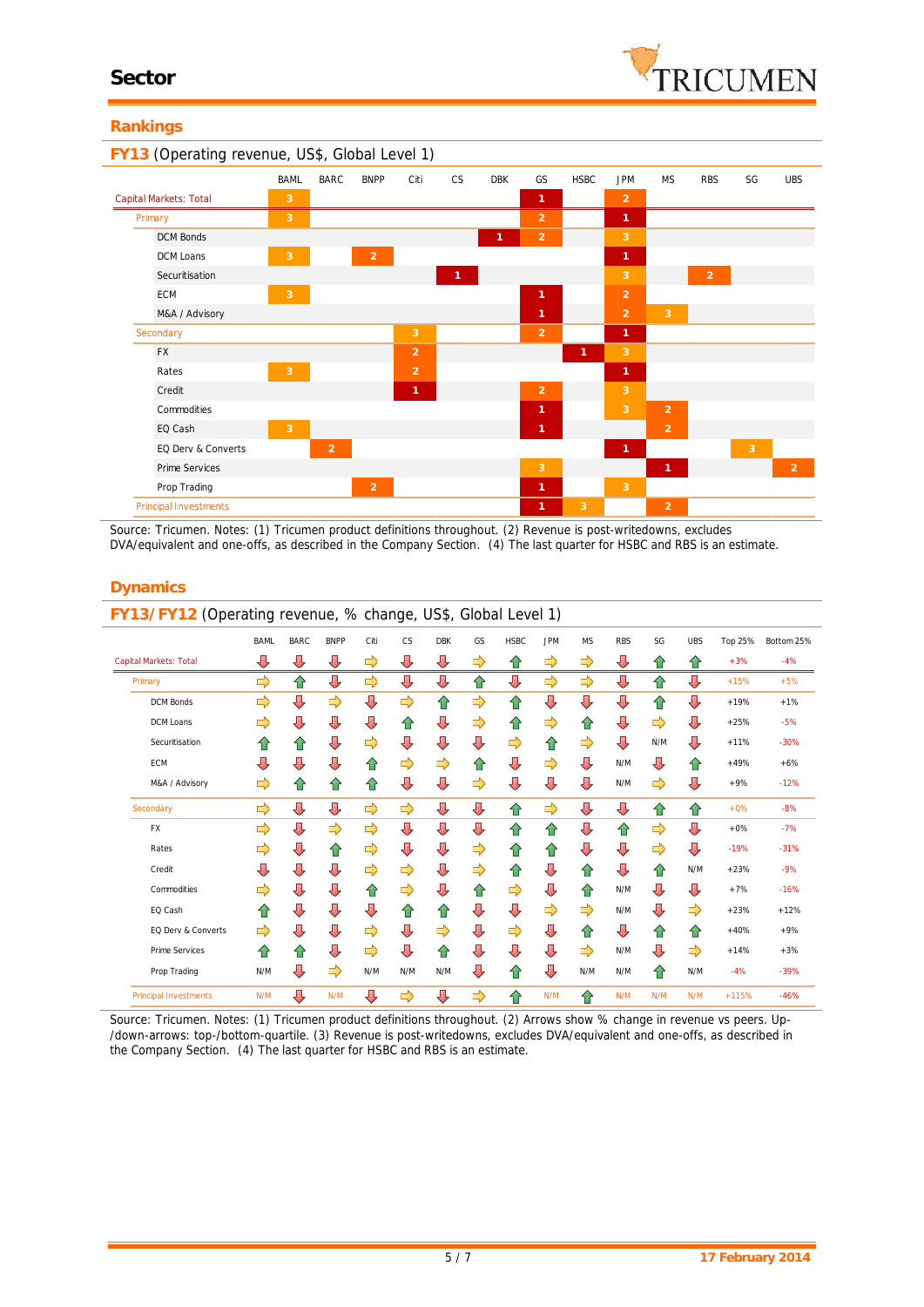#### **Rankings**

| 4Q13 (Operating revenue, US\$, Global Level 1) |                |                |                |                |                |            |                |              |                |                |                |                |                |
|------------------------------------------------|----------------|----------------|----------------|----------------|----------------|------------|----------------|--------------|----------------|----------------|----------------|----------------|----------------|
|                                                | <b>BAML</b>    | <b>BARC</b>    | <b>BNPP</b>    | Citi           | <b>CS</b>      | <b>DBK</b> | GS             | <b>HSBC</b>  | <b>JPM</b>     | <b>MS</b>      | <b>RBS</b>     | SG             | <b>UBS</b>     |
| Capital Markets: Total                         | 3              |                |                |                |                |            | $\mathbf{1}$   |              | $\overline{2}$ |                |                |                |                |
| Primary                                        | 3              |                |                |                |                |            | $\overline{2}$ |              | 1              |                |                |                |                |
| <b>DCM Bonds</b>                               |                |                |                |                |                | 1          | $\overline{2}$ |              |                | 3              |                |                |                |
| DCM Loans                                      | $\overline{2}$ |                |                |                |                |            |                |              | $\mathbf{1}$   |                |                | 3              |                |
| Securitisation                                 |                |                |                |                | $\overline{1}$ |            |                |              | 3              |                | $\overline{2}$ |                |                |
| <b>ECM</b>                                     | $\overline{3}$ |                |                |                |                |            | 1              |              | $\overline{2}$ |                |                |                |                |
| M&A / Advisory                                 |                |                |                |                |                |            | 1              |              | 3              | 2              |                |                |                |
| Secondary                                      |                |                |                | 3              |                |            | $\overline{2}$ |              | $\mathbf{1}$   |                |                |                |                |
| <b>FX</b>                                      |                |                |                | 3              |                |            |                | $\mathbf{1}$ | $\overline{2}$ |                |                |                |                |
| Rates                                          | $\overline{3}$ |                |                | $\overline{2}$ |                |            |                |              | $\mathbf{1}$   |                |                |                |                |
| Credit                                         | $\overline{3}$ |                |                | $\overline{2}$ |                |            | $\mathbf{1}$   |              |                |                |                |                |                |
| Commodities                                    |                | $\overline{3}$ |                |                |                |            | 1              |              | $\overline{2}$ |                |                |                |                |
| EQ Cash                                        | $\overline{3}$ |                |                |                |                |            | 1              |              |                | $\overline{2}$ |                |                |                |
| EQ Derv & Converts                             |                | $\overline{3}$ |                |                |                |            |                |              | 2              |                |                | $\overline{1}$ |                |
| Prime Services                                 |                |                |                |                | $\overline{3}$ |            |                |              |                | $\mathbf{1}$   |                |                | $\overline{2}$ |
| Prop Trading                                   |                |                | $\overline{2}$ |                |                |            | $\mathbf{1}$   |              | $\overline{3}$ |                |                |                |                |
| Principal Investments                          |                | $\overline{3}$ |                |                |                |            | $\mathbf{1}$   |              |                | 2              |                |                |                |

*Source: Tricumen. Notes: (1) Tricumen product definitions throughout. (2) Revenue is post-writedowns, excludes DVA/equivalent and one-offs, as described in the Company Section. (4) The last quarter for HSBC and RBS is an estimate.*

| <b>Dynamics</b> |  |
|-----------------|--|
|-----------------|--|

| 4Q13/4Q12 (Operating revenue, % change, US\$, Global Level 1) |             |             |             |               |     |            |               |             |            |               |            |     |            |         |            |
|---------------------------------------------------------------|-------------|-------------|-------------|---------------|-----|------------|---------------|-------------|------------|---------------|------------|-----|------------|---------|------------|
|                                                               | <b>BAML</b> | <b>BARC</b> | <b>BNPP</b> | Citi          | CS  | <b>DBK</b> | GS            | <b>HSBC</b> | <b>JPM</b> | <b>MS</b>     | <b>RBS</b> | SG  | <b>UBS</b> | Top 25% | Bottom 25% |
| Capital Markets: Total                                        | €           | ⇩           | ⇨           | ⇩             | ⇨   | ⇩          | ⇧             | ⇧           | ⇩          | ⇨             | ⇩          | ⇩   | ⇨          | $+12%$  | $-1%$      |
| Primary                                                       | ⇨           | ⇨           | ⇩           | $\Rightarrow$ | ⇩   | ⇩          | ⇧             | ⇨           | ⇩          | ⇧             | ⇩          | ⇧   | ⇩          | $+7%$   | $-3%$      |
| <b>DCM Bonds</b>                                              | ⇩           | ⇩           | ⇨           | ⇩             | ⇨   | 슙          | ⇩             | ⇧           | ⇩          | $\Rightarrow$ | ⇨          | ⇧   | ⇩          | $+7%$   | $-20%$     |
| DCM Loans                                                     | ⇨           | ⇩           | ⇩           | ⇩             | ⇨   | ⇩          | ⇩             | ⇧           | ⇨          | ⇧             | ⇨          | ⇑   | ⇩          | $-5%$   | $-26%$     |
| Securitisation                                                | ⇑           | 企           | ⇩           | ⇩             | ⇨   | ⇩          | $\Rightarrow$ | ⇧           | ⇩          | $\Rightarrow$ | ⇩          | ⇨   | N/M        | $+2%$   | $-15%$     |
| <b>ECM</b>                                                    | ⇑           | ⇩           | ⇩           | ⇨             | ⇨   | ⇨          | ⇧             | ⇩           | ⇩          | 合             | N/M        | ⇩   | ⇩          | $+73%$  | $+24%$     |
| M&A / Advisory                                                | ⇨           | ⇩           | ⇑           | ⇧             | ⇩   | ⇩          | $\Rightarrow$ | ⇩           | ⇩          | ⇩             | N/M        | ⇧   | ⇨          | $+21%$  | $-3%$      |
| Secondary                                                     | ⇑           | ⇩           | ⇨           | ⇩             | ⇨   | ⇩          | ⇩             | ⇧           | ⇨          | $\Rightarrow$ | ⇩          | ⇩   | ⇧          | $+13%$  | $-3%$      |
| FX                                                            | ⇑           | ⇩           | ⇧           | ⇩             | ⇩   | ⇩          | $\Rightarrow$ | ⇨           | ⇧          | ⇩             | ⇨          | ⇨   | ⇩          | $+3%$   | $-15%$     |
| Rates                                                         | ⇑           | ⇨           | ⇨           | ⇩             | ⇩   | ⇨          | ⇧             | ⇩           | ⇨          | ⇩             | ⇩          | ⇩   | ⇩          | $-5%$   | $-52%$     |
| Credit                                                        | ⇑           | ⇩           | ⇨           | ⇧             | ⇨   | ⇩          | ⇧             | ⇨           | ⇨          | ⇩             | ⇨          | ⇩   | ⇩          | $+19%$  | $-20%$     |
| Commodities                                                   | ⇨           | ⇨           | ⇩           | ⇧             | N/M | ⇩          | 슌             | ⇩           | ⇨          | ⇧             | N/M        | ⇩   | ⇩          | $+13%$  | $-26%$     |
| EQ Cash                                                       | ⇑           | ⇩           | ⇩           | ⇩             | ⇧   | ⇨          | ⇨             | ⇩           | ⇧          | ⇨             | N/M        | ⇩   | ⇩          | $+42%$  | $+13%$     |
| EQ Derv & Converts                                            | ⇨           | J           | ⇧           | ⇨             | ⇩   | ⇨          | ⇩             | ⇩           | ⇩          | ⇧             | ⇩          | 仐   | N/M        | $+27%$  | $-1%$      |
| <b>Prime Services</b>                                         | ⇨           | ⇑           | ⇩           | ⇨             | ⇩   | ⇧          | ⇩             | ⇩           | ⇩          | ⇨             | N/M        | ⇩   | ⇧          | $+13%$  | $+1%$      |
| Prop Trading                                                  | N/M         | ⇩           | ⇑           | N/M           | N/M | N/M        | ⇨             | N/M         | ⇨          | N/M           | N/M        | ĮТ, | N/M        | $+9%$   | $-44%$     |
| <b>Principal Investments</b>                                  | N/M         | ⇨           | N/M         | ⇧             | ⇩   | N/M        | ⇨             | N/M         | N/M        | ⇩             | N/M        | N/M | N/M        | $+171%$ | $+20%$     |

*Source: Tricumen. Notes: (1) Tricumen product definitions throughout. (2) Arrows show % change in revenue vs peers. Up- /down-arrows: top-/bottom-quartile. (3) Revenue is post-writedowns, excludes DVA/equivalent and one-offs, as described in the Company Section. (4) The last quarter for HSBC and RBS isan estimate.*